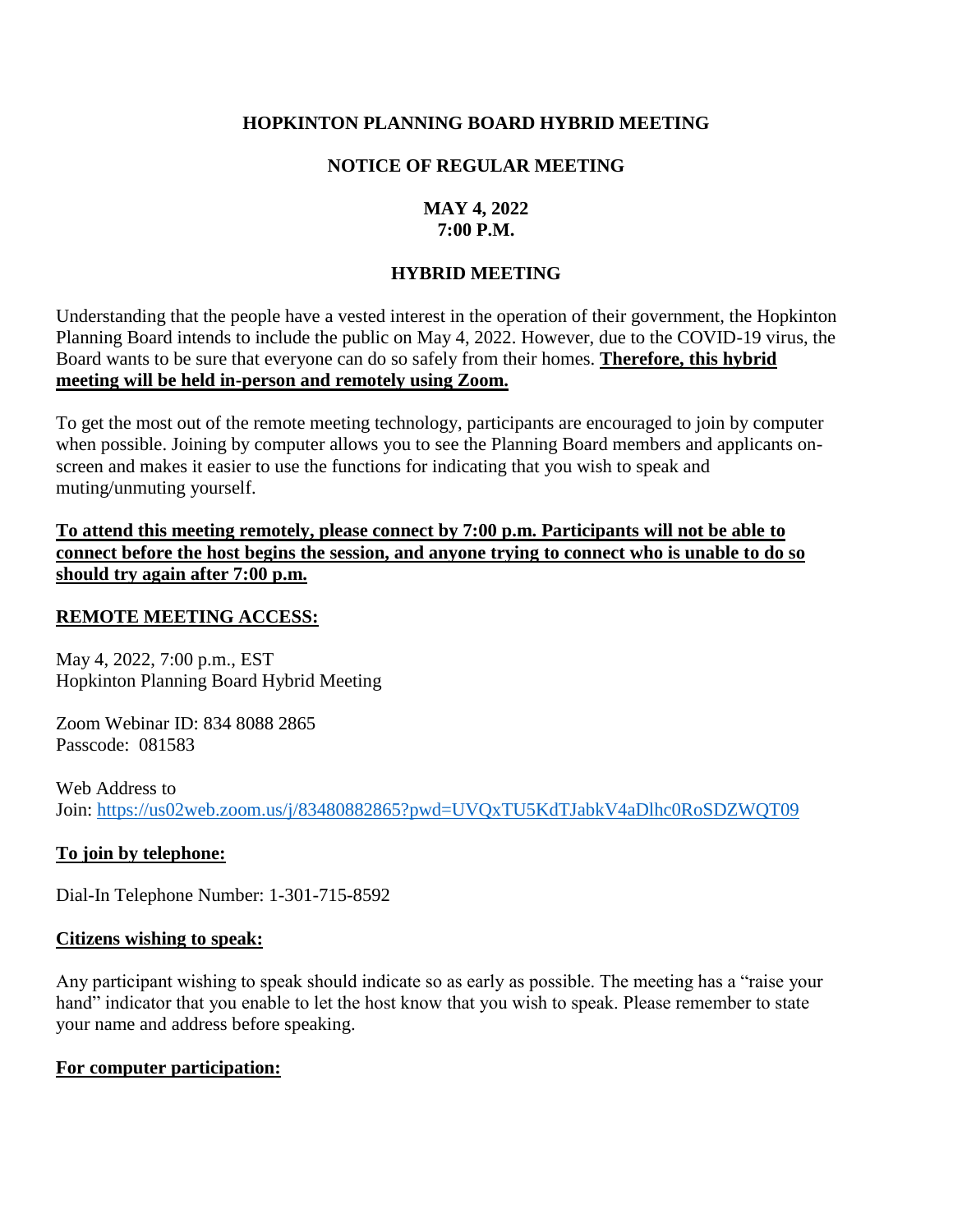Click "raise hand" from the Zoom menu bar, and wait for the meeting host to ask you to unmute. Once asked to unmute, press "unmute" to unmute and speak.

# **For phone participation:**

Dial \*9 to "raise hand" and wait for the meeting host to ask you to unmute. Once asked to unmute, dial \*6 to unmute and speak.

**Please note: Because of the ever-changing regulations due to the COVID-19 virus, this meeting may be cancelled. Please check the Town of Hopkinton website: [www.hopkintonri.org](http://www.hopkintonri.org/) for updates on these meetings and other important Town information.** 

Ron Prellwitz, Chairman Hopkinton Planning Board

**PLEASE NOTE: Document related to the following agenda items can be viewed on the Town website. To access documents:** 

- **1) Go to the homepage of the municipal website [\(www.hopkintonri.org\)](http://www.hopkintonri.org/).**
- **2) Hover your mouse over "Meetings", then select "Agendas and Minutes for 2022 and 2021".**
- **3) Scroll down to "Planning Board Meeting – May 4 – 2022 – 7:00 p.m. – Hybrid", and select "Documents Associated with this Meeting."** *Questions?* **Call the Planning Department at (401) 377-7770, M-F.**

**CALL TO ORDER:** 7:00 p.m.

# **ROLL CALL:**

# **PRE-ROLL FOR JUNE 1, 2022 PLANNING BOARD MEETING:**

**APPROVAL OF MINUTES:** February 2, 2022 Regular Meeting minutes (approval extension request granted March 2, 2022), March 2, 2022 Regular Meeting minutes (approval extension request granted April 6, 2022), April 6, 2022

# **OLD BUSINESS:**

Continuance Request – Master Plan – Public Informational Meeting – Major Land Development Project – **Skunk Hill Road Solar** – Plat 18, Lots 8, 13, and 14, 0 Arcadia Road, 0 Lisa Lane, and 145 Skunk Hill Road. Skunk Hill Road Solar, LLC., applicant.

*The Planning Board will discuss, consider, and vote on this continuance, requested by the applicant, to appear before the Board at their July 6, 2022 Regular Planning Board meeting.*

Continuance Request – Master Plan – Public Informational Meeting – Major Land Development Project – **Atlantic Solar** – Plat 7, Lot 31, Plat 10, Lot 87, Plat 11, Lot 35, 0 Main Street. Atlantic Solar, LLC., applicant.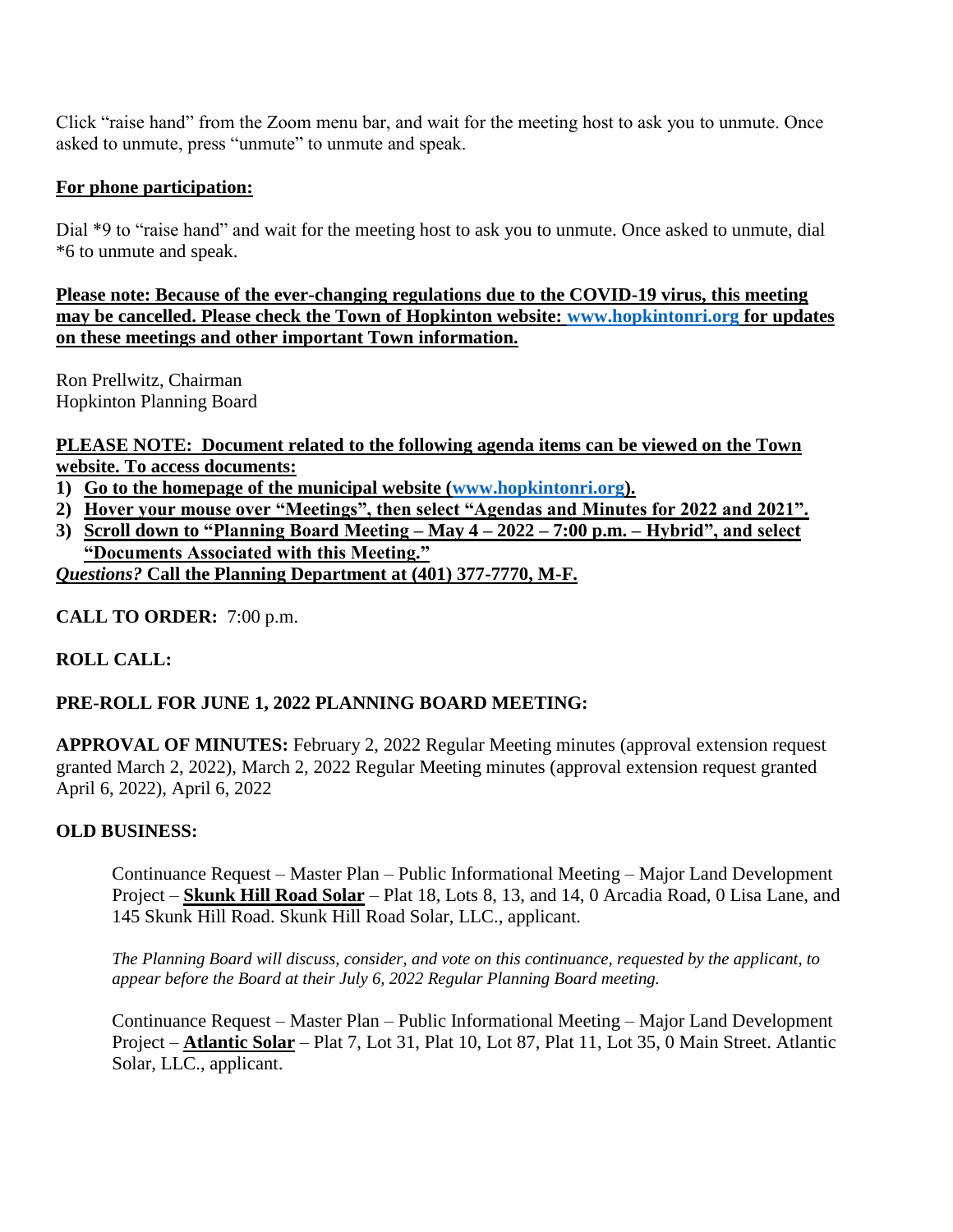*The Planning Board will discuss, consider, and vote on this continuance, requested by the applicant, to appear before the Board at their July 6, 2022 Regular Planning Board meeting.* 

Objector Request – Master Plan – Public Informational Meeting – Major Land Development Project – **Atlantic Solar** – Plat 7, Lot 31, Plat 10, Lot 87, Plat 11, Lot 35, 0 Main Street. Atlantic Solar, LLC., applicant.

*The Planning Board will discuss, consider, and vote set a date to hear the objector's motion for summary dismissal.* 

### **NEW BUSINESS:**

Continuance Request - Development Plan Review – **Hopkinton Industrial Park General Warehousing** – Plat 4, Lot 13B, 0 Wellstown Road. Hopkinton Industrial Park, LLC., applicant.

*The Planning Board will discuss, consider, and vote on this continuance, requested by the applicant, to appear before the Board at their August 3, 2022 Regular Planning Board meeting.* 

Pre-Application – Development Plan Review – **Anderson Mixed Use** – Plat 15, Lots 4, 5, and 6A, 916 Main Street. Woodland Ridge, LLC., applicant.

*The Planning Board will discuss, consider, and vote on this Development Plan Review Pre-Application at this meeting.* 

Division of Responsibilities Discussion:

*At the April 6, 2022 Planning Board meeting, Planning Board Secretary Carolyn Light asked if the Board could discuss a division of responsibilities amongst the Planning Board members. At this meeting, the Board will discuss and consider this concept, but no votes will be taken.* 

### **SOLICITOR'S REPORT:**

Stone Ridge at Hopkinton – The next Zoning Board of Appeals Meeting will be held on May 19, 2022, at 7:00 p.m.

### **PLANNER'S REPORT:**

Final Plan – 5-Lot Minor Subdivision – Kenyon Southeast Farm – AP 11, Lot 30, 0 Main Street. David G. Kenyon, applicant.

### **CORRESPONDENCE AND UPDATES:**

None.

## **PUBLIC FORUM:**

### **DATE OF NEXT REGULAR MEETING:** June 1, 2022